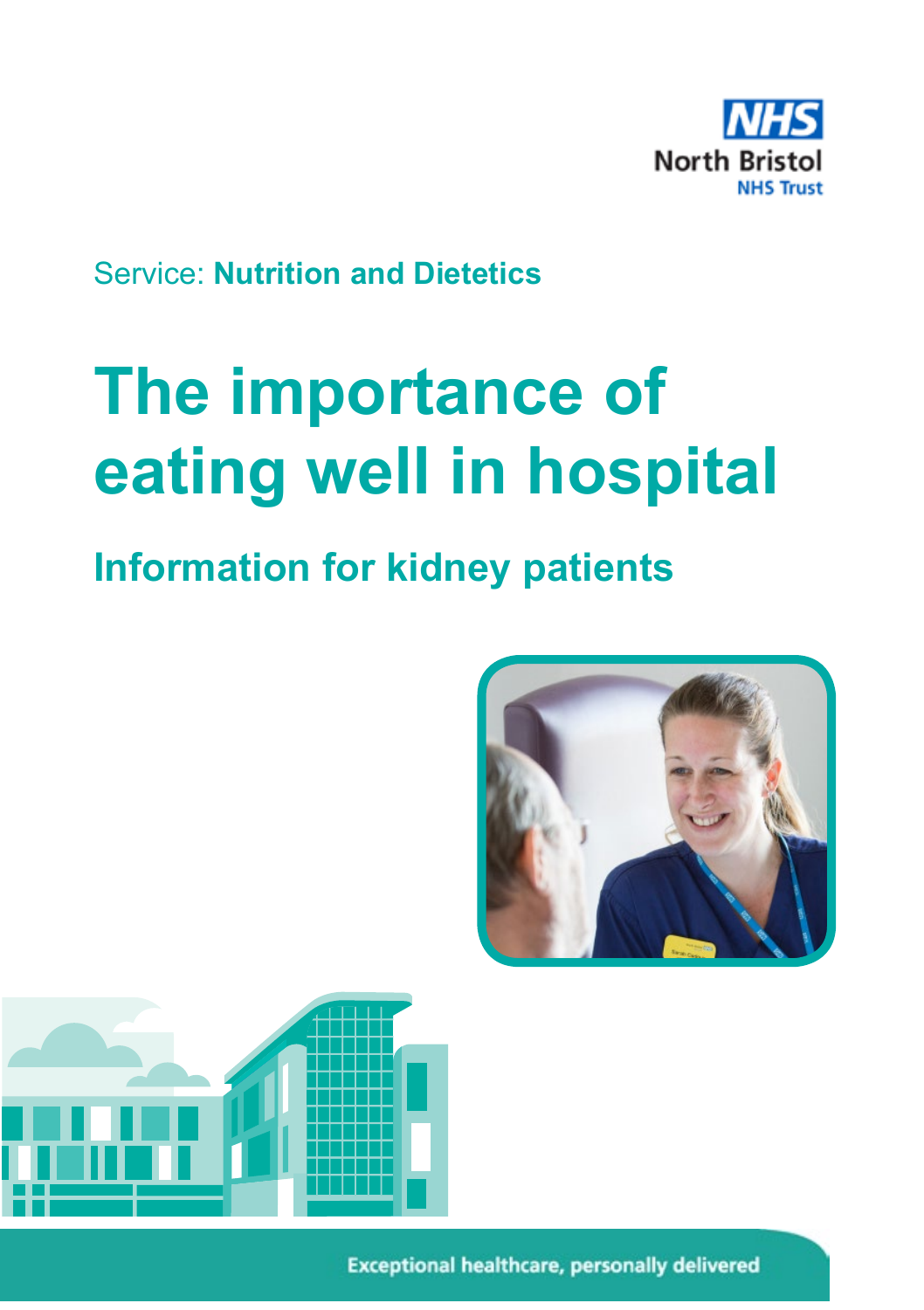# **Why have I been given this leaflet?** Everyone who comes into hospital is checked for risk of malnutrition. You may have been given this leaflet if you are at risk of malnutrition or have a small appetite at the moment. Eating well can help you to get better.

# **What is malnutrition?**

Malnutrition is when you do not get all the nutrients (e.g. energy or protein) your body needs to function properly.

# **Malnutrition can occur if you have:**

- A low body weight.
- Recently lost a lot of weight.
- $\blacksquare$  Been eating much less than usual.
- A high need for nutrition due to illness or surgery.

#### **Malnutrition increases the risk of problems such as:**

Infection

 $\blacksquare$  Falls.

**Pressure ulcers** 

■ Tiredness

Heart and breathing problems.

Staying in hospital for longer.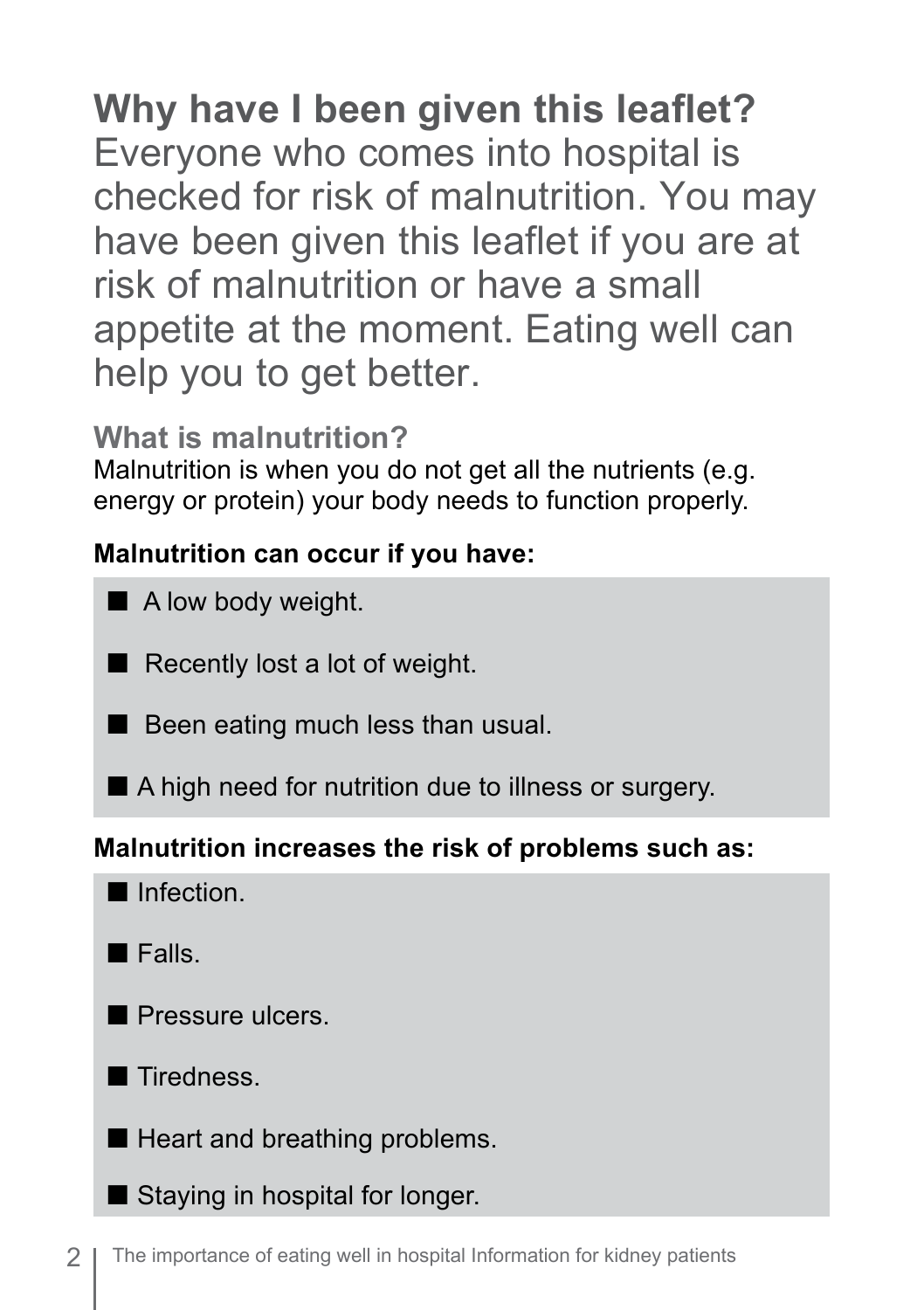# **Why is it important to eat well in hospital?**

Eating well in hospital will reduce your risk of malnutrition and the problems which can happen because of this.

#### **Eating better will help you to:**

- **Fight infection.**
- Heal wounds and broken bones
- Do more for yourself.
- Give you more strength to move around and breathe better.
- $\blacksquare$  Stay in hospital for less time.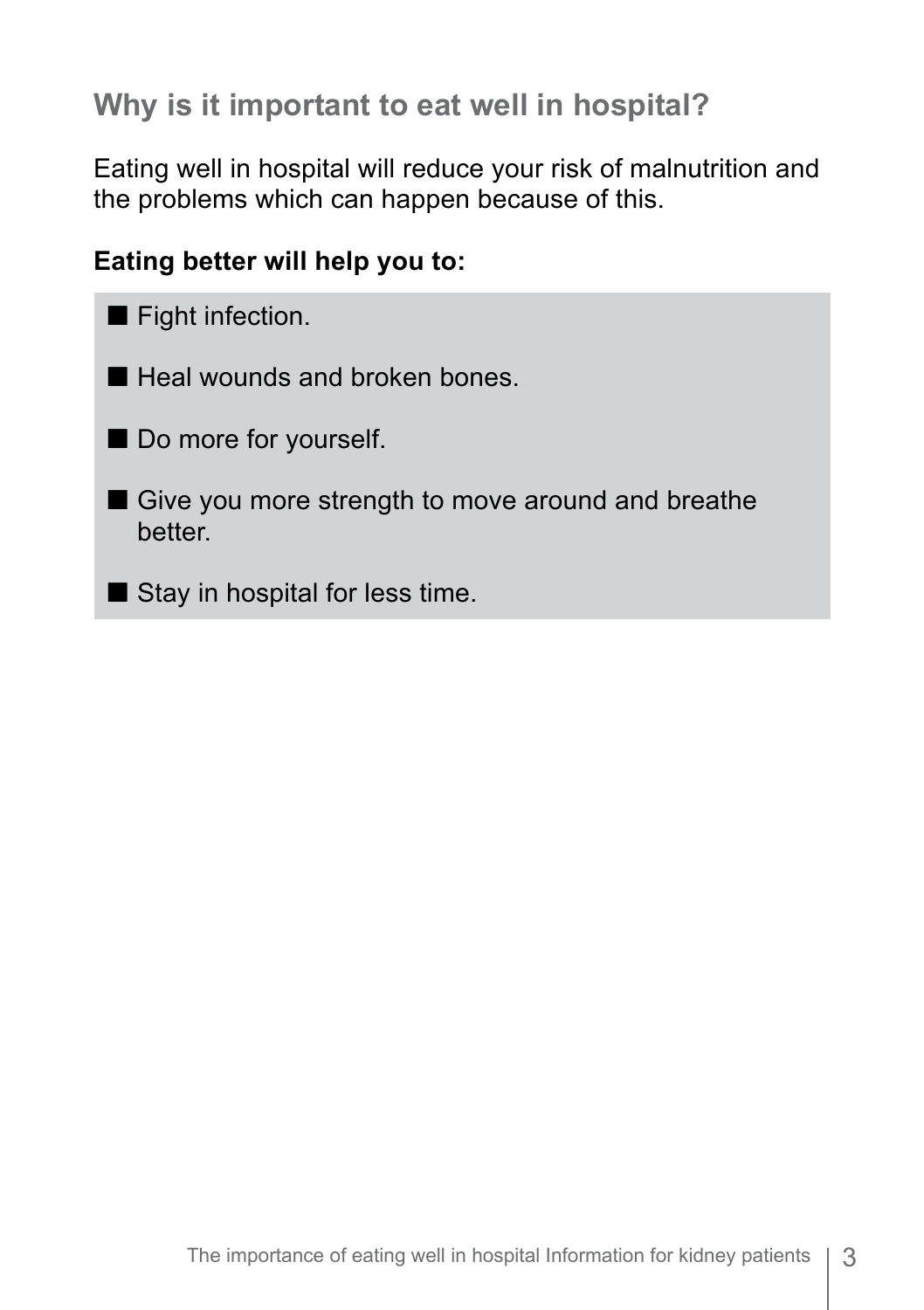## **Ways to eat better**

If you find you can't eat very much at meal times, here are some suggestions:

**Try eating smaller portions and more often.**  Ask for a glass of hot or cold milk between meals instead of tea or coffee.  $\blacksquare$  Have a biscuit or piece of cake with your drink between meals. Ask the nurse looking after you for a slice of toast or bowl of cereal and milk at bedtime. These foods are always available in the ward kitchen.  $\blacksquare$  Try to eat the protein portion of your meal first e.g. meat, chicken, fish, egg, cheese, beans. ■ Try to eat a dessert also. Good choices are sponge and custard, crumble and custard, milk pudding, yoghurt or cheese and crackers. You may also be offered a special high energy drink such as Fortisip Compact Protein.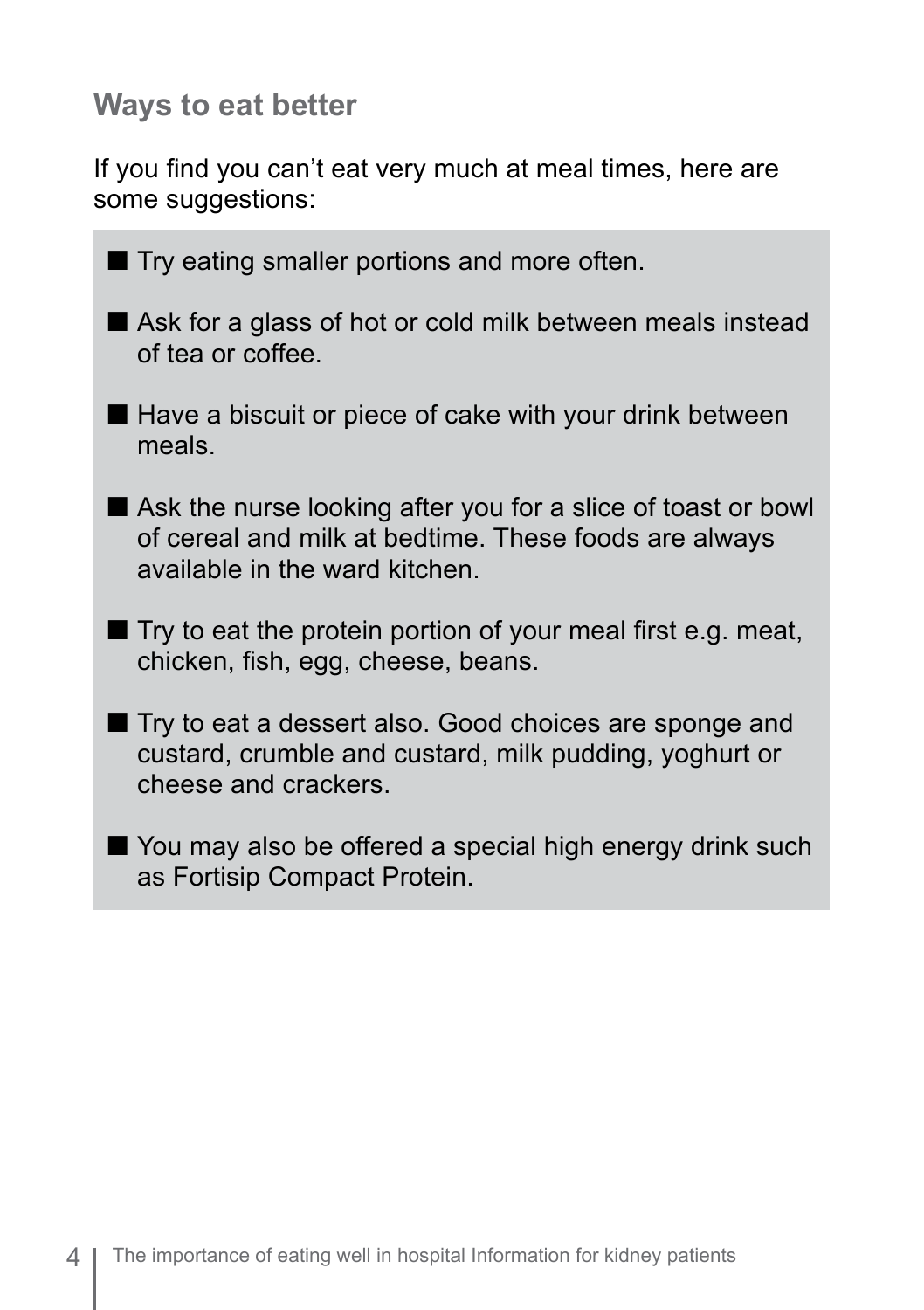**What could my friends and relatives bring in?**

Visitors may like to bring in food to help you eat more. We have to be careful that foods brought in won't make you ill. For this reason, only foods which can be kept safely in your room may be brought in. Foods such as sandwiches and cream cakes need to be eaten immediately. They should not be kept for later.

Check with your nurse if some foods can be put in the fridge for eating later that day e.g. sealed individual pots of yoghurt, trifle, rice pudding, cheesecake. These should be labelled with your name and the use by date.

#### **Here are some ideas for foods which can be brought in:**

- Biscuits e.g. shortbread, digestives, custard creams, rich tea.
- Small boxes of breakfast cereals.
- Cake e.g. sponge, Madeira, blueberry or lemon muffins, flapjacks, doughnuts.
- $\blacksquare$  Individual pots of long life rice puddings, custard.
- $\blacksquare$  Breadsticks, popcorn, maize or wheat based crisps e.g. Mini Cheddars, Doritos, Sunbites.

If you usually follow a low potassium diet, it may not be necessary whilst you have a poor appetite. The snacks listed above are suitable for a low potassium diet. You can ask to speak to the dietitian if you are unsure.

If you normally follow a fluid restriction at home, then you will still need to continue with this in hospital, unless the doctor or dietitian advises you otherwise.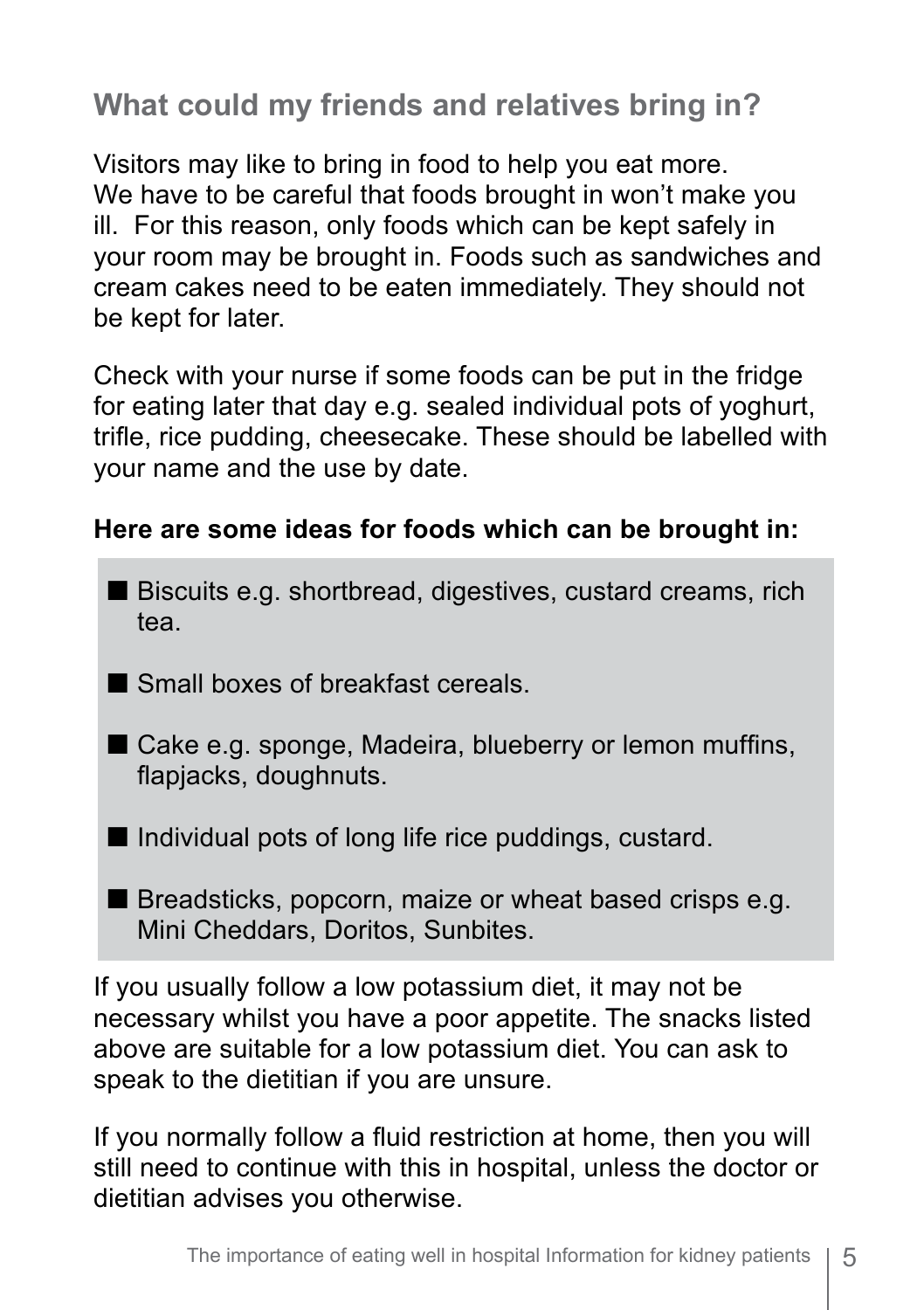# **Suggested meal plan**

#### **Breakfast:**

Porridge or cereal with milk. Toast with butter and jam or marmalade.

#### **Mid-morning:**

Cup of hot or cold milk and biscuits.

#### **Mid-day meal:**

Hot meal or sandwich. Sponge or crumble and custard or milk pudding or yoghurt or cheese and crackers.

#### **Mid-afternoon:**

Biscuits or cake with a cup of tea.

#### **Evening meal:**

Sandwich or hot meal. Milk pudding, yoghurt or cheese and crackers.

#### **During evening:**

Cheese and crackers or a slice of toast and butter or a small bowl of cereal with milk.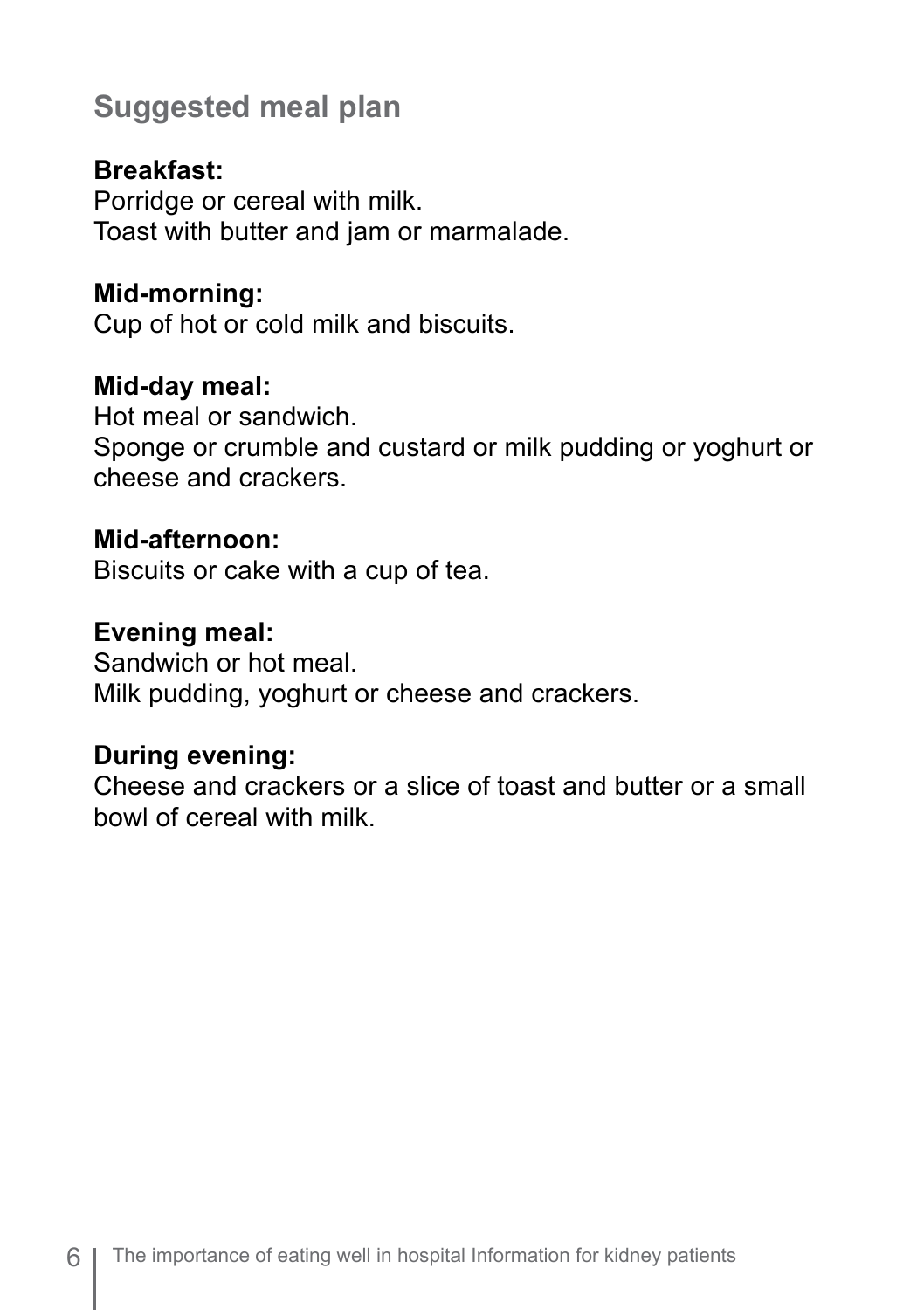## **Other tips**

- Staff can be busy but they want to help you get better. Don't be afraid to ask for a drink of milk or if snacks are available. Milk, bread and breakfast cereals are usually available in the ward kitchens.
- Do ask the nurses if you need any help at mealtimes.
	- If you are concerned you are still not eating enough, speak to your nurse about seeing a dietitian.